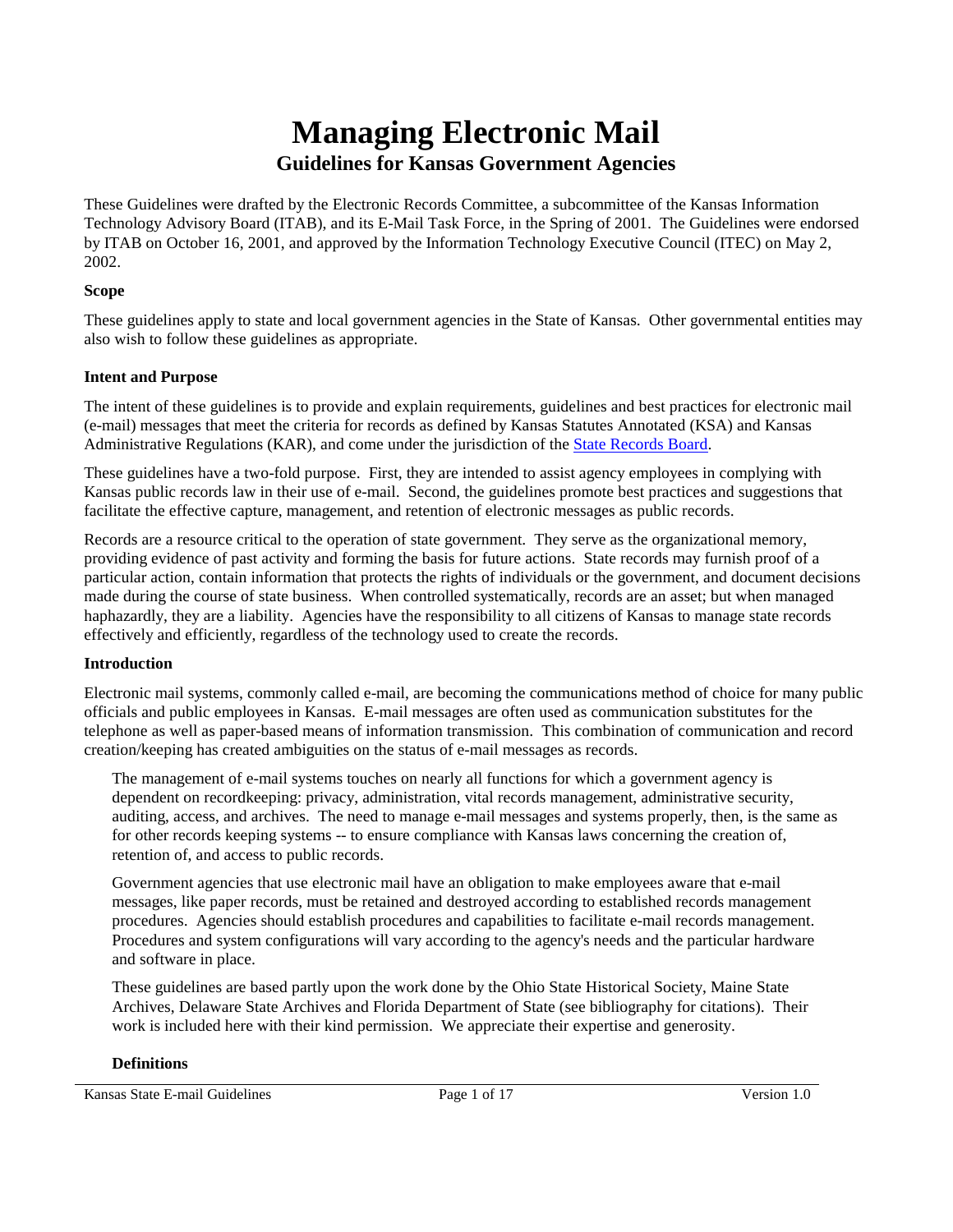E-mail *systems* are store-and-deliver software systems that transport messages from one computer user to another. E-mail systems range in scope and size from a local area network e-mail system that shuffles messages to users within an agency or office; to a wide area network e-mail system that carries messages to various users in various physical locations; to Internet e-mail that allows users to send and receive messages from other Internet users around the world.

E-mail *messages* are electronic documents created and sent or received by a computer system. This definition applies equally to the contents of the communication, the transactional information, and any attachments associated with such communication. Thus, e-mail messages are similar to other forms of communicated messages, such as correspondence, memoranda, and circular letters.

## **Legal Requirements**

Kansas Statutes Annotated (KSA) includes no specific definition for electronic mail; however, KSA Section 45-402(d) provides the following definition:

"Government records" means all volumes, documents, reports, maps, drawings, charts, indexes, plans, memoranda, sound recordings, microfilms, photographic records and other data, information or documentary material, regardless of physical form or characteristics, storage media or condition of use, made or received by an agency in pursuance of law or in connection with the transaction of official business or bearing upon the official activities and functions of any governmental agency.

Clearly, an e-mail message is a document or item created or received by a public office. Whether the e-mail serves to document the organization, functions, policies, decisions, procedures, operations or other activities is the deciding factor as to its status as a record. This is true of any communication, whether electronic or paper.

E-mail messages that meet the criteria of the definition of a record must be scheduled and retained for the appropriate time period before disposition. Scheduling e-mail is discussed in detail below.

E-mail messages that meet the criteria of the definition of a record may be considered public records and must be available to the public. A record must meet the definition of a public record as defined in the Kansas Open Records Act. This definition is found in KSA 45-215 through 45-223, which states in part:

"Public record" means any recorded information, regardless of form or characteristics, which is made[,] maintained or kept by[,] or is in the possession of any public agency....

All public records shall be open for inspection by any person, except as otherwise provided by this act, and suitable facilities shall by made available by each public agency for this purpose.

As with any format, an e-mail message is considered a public record unless it falls under one of the exceptions listed in the Open Records Act, or other state and federal statutes and regulations. These records must be maintained and made accessible to the public upon request through the appropriate retention period.

### **Retention and Scheduling Requirements**

E-mail itself is not considered a record series or category. It is a means of transmission of messages or information. Like paper or microfilm, e-mail is the medium by which this type of record is transmitted. Just as an agency cannot schedule all paper or microfilm records together under a single retention period, an agency cannot simply schedule e-mail as a record series. Rather, retention or disposition of e-mail messages must be related to the information they contain or the purpose they serve. The content, transactional information, and any attachments associated with the message are considered a record (if they meet the KSA criteria). The content of e-mail messages may vary considerably, and therefore, this content must be evaluated to determine the length of time the message must be retained.

*Simply backing up the e-mail system onto tapes or other media, or purging all messages after a set amount of time are not adequate strategies for managing e-mail.* 

Kansas State E-mail Guidelines Page 2 of 17 Version 1.0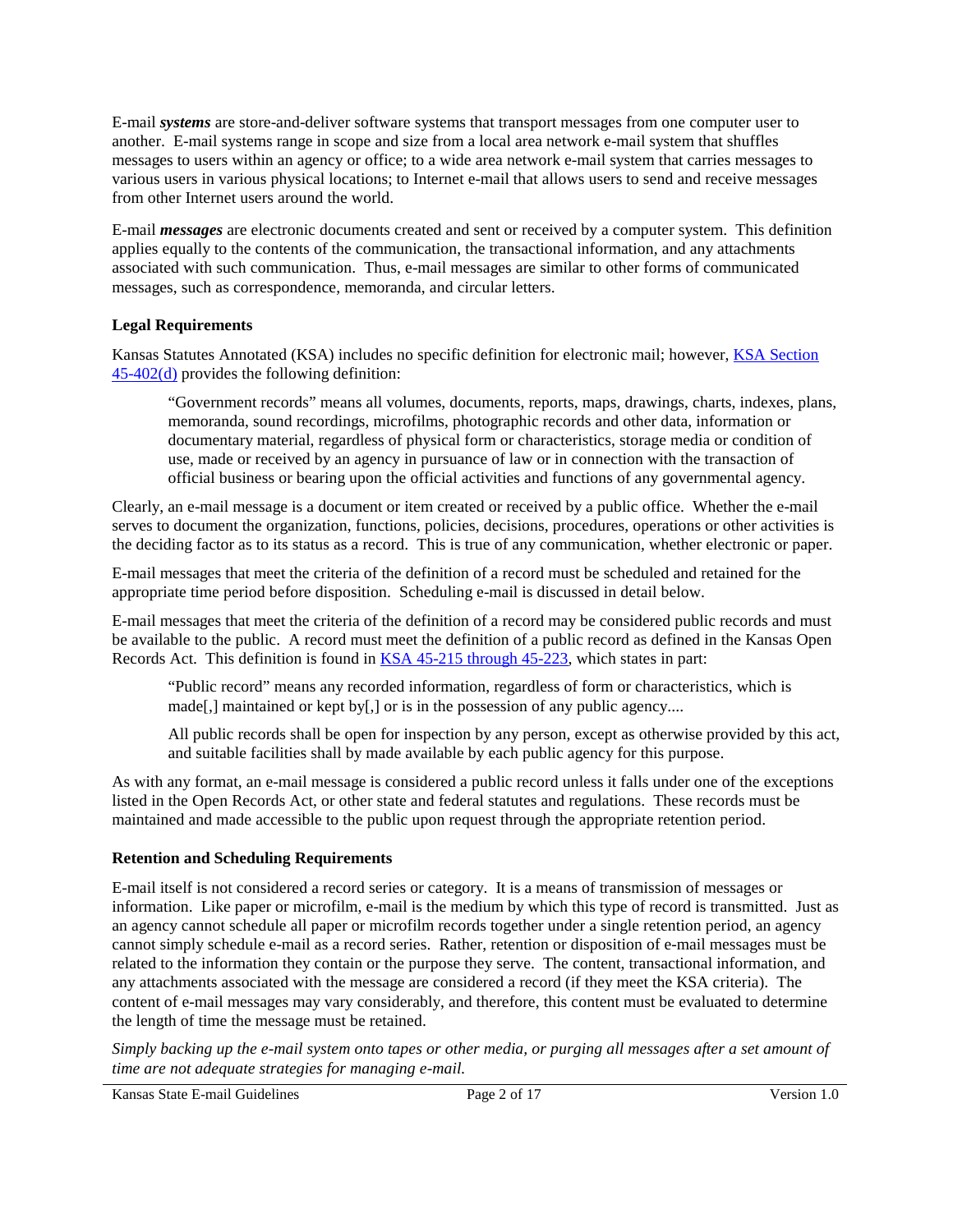For more information on records management in your agency, contact your agency's records officer or the Records Management Section of the Kansas State Historical Society at (785) 272-8681, ext. 288.

For the purposes of this document, there are four categories of e-mail retention: **non-record messages**, **transitory messages**, **intermediate messages**, and **permanent messages**. An example of a mailbox with filed email messages is included as Appendix I.

### **Non-Record Materials**

E-mail messages that do not meet the criteria of the KSA definition of a record may be deleted at any time, unless they become part of some official record as a result of special circumstances. These types of messages may include:

### *Personal Correspondence*

Any e-mail not received or created in the course of state business, may be deleted immediately, since it is not an official record: the "Let's do lunch" (not a State-business lunch) or "Can I catch a ride home" type of note.

### *Non-State Publications*

Publications, promotional material from vendors, and similar materials that are Apublicly available@ to anyone, are not official records unless specifically incorporated into other official records. In the electronic world, this includes e-mail list messages (other than those you post in your official capacity), unsolicited promotional material ("spam"), files copied or downloaded from Internet sites, etc.

These items may be immediately deleted, or maintained in a "Non-Record" mailbox and deleted later, just as you might throw away the unwanted publication or promotional flyer.

However, for example, if you justify the purchase of a new office copier by incorporating the reviews you saved from a business equipment electronic mailing list in your proposal to your boss, those list messages become official records and must be retained in accordance with the retention schedule for purchasing proposals.

Users should realize that depending on the settings of the e-mail system, messages deleted from an inbox may remain on the system anywhere from one to sixty days, or longer. See Appendix II for more information.

### **Official Records -- Retain As Required**

E-mail messages that meet the definition of a record in the KSA are official records and must be scheduled, retained and disposed of as such. These official records fall into the following categories:

### *Transient Retention*

Much of the communication via e-mail has a very limited administrative value. For instance, an e-mail message notifying employees of an upcoming meeting would only have value until the meeting has been attended or the employee receiving the message has marked the date and time in his/her calendar.

Transitory messages do not set policy, establish guidelines or procedures certify a transaction or become a receipt. The informal tone of transitory messages might be compared to a communication that might take place during a telephone conversation or conversation in an office hallway. These types of records are transient documents and can be scheduled using the **Kansas State Records Management General Retention** and Disposition Schedule:

• Transient Documents: Includes telephone messages, drafts and other limited documents, which serve to convey information of temporary importance in lieu of oral communication. Retention: Until no longer of administrative value, then destroy.

#### *Intermediate Retention*

Kansas State E-mail Guidelines Page 3 of 17 Version 1.0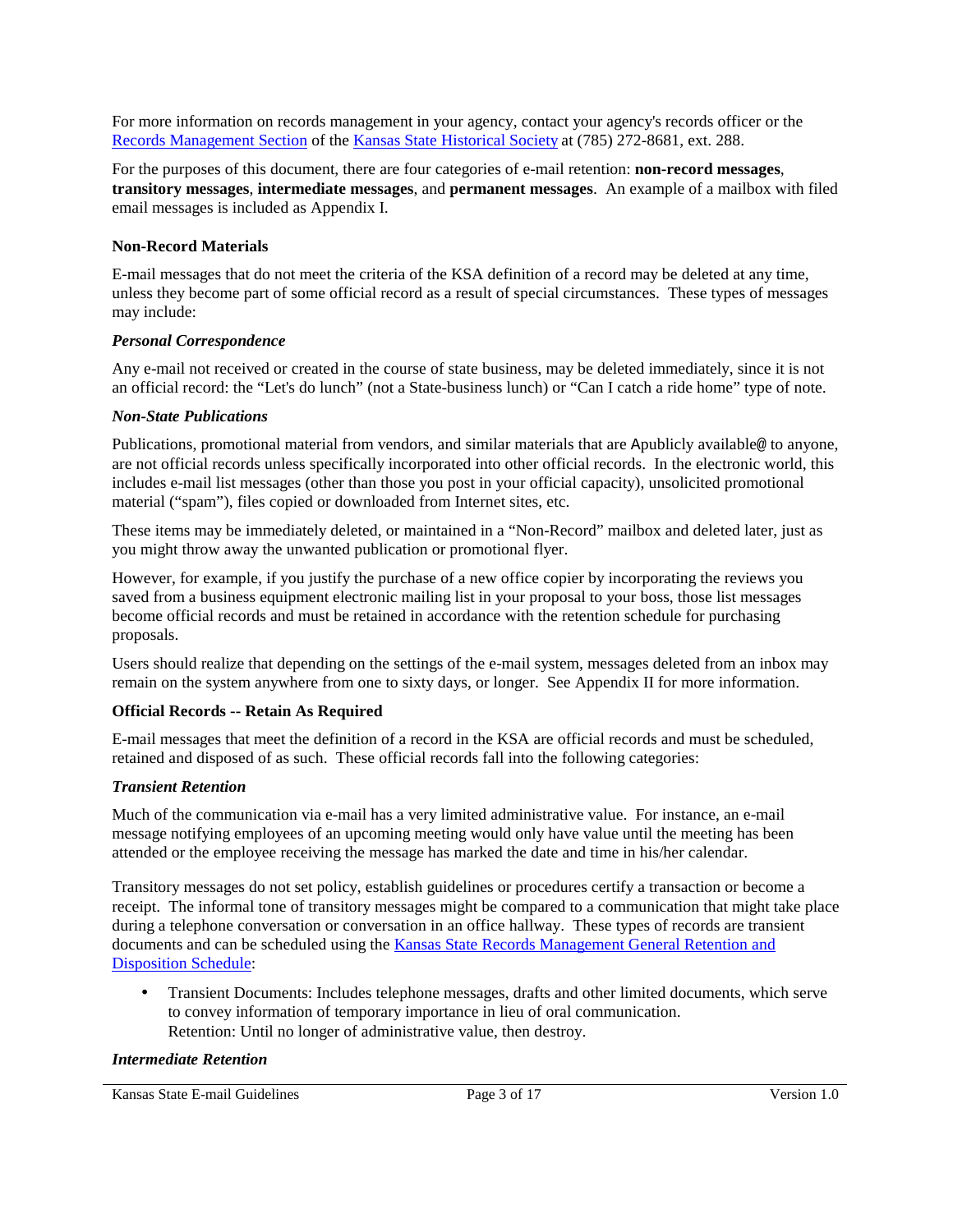E-mail messages that have more significant administrative, legal and/or fiscal value but are not scheduled as transient or permanent should be categorized under other appropriate record series. These may include (but are not limited to):

- Routine Correspondence: Includes incoming and outgoing letters and memoranda Retention: Retain until no longer useful, then destroy.
- Activity Reports: Internal documents used to compile statistics on agency activities: traffic reports, activity logs, etc.

Retention: Retain 2 fiscal years, then destroy.

# *Permanent Retention*

E-mail messages that have significant administrative, legal, fiscal and/or historical value, and are scheduled as permanent, also should be categorized under the appropriate record series. These may include (but are not limited to):

- Minutes: Proceedings of regular or special meetings of committees, commissions, and other standing or ad hoc organizations. Retention: Retain until no longer useful, then transfer to the archives.
- Policy Statements: Original copies of formal explanations of agency policies and procedures. Retention: Retain until no longer useful, then transfer to the archives. Retain convenience copies until no longer useful, then destroy.

Not all e-mail messages will fall into these record series. For more suggested retention periods, consult the Kansas State Records Management General Retention and Disposition Schedule and your agency's retention schedule.

# **Guidelines and Best Practices for Managing E-mail**

# *Record Copy E-mail*

E-mail users should be aware that e-mail messages are often widely distributed to a number of various recipients. Determining which individual maintains the record copy of the message, i.e. the original message that must be retained per the retention schedule, is vital to e-mail management. If the holder of the record copy is not identified and aware of his/her responsibility, the agency may find that no one retains the message or that everyone retains the message. Neither of these scenarios is appropriate.

For example, agency policy documents which are transmitted to multiple recipients via an e-mail system need not be maintained by each recipient beyond his or her need for this information if record copy responsibility is established so that the record is maintained by some office or agent for its established retention period. In this example, a logical record copy responsibility rests with the creator of the policy document. Prompt deletion of duplicate copies of e-mail messages from an e-mail system makes the system as a whole much easier to manage and reduces disk space consumed by redundant information.

*Generally speaking, the individual who sends an e-mail message should maintain the record copy of the message. However, the varied uses and wide distribution of e-mail may result in many exceptions to this rule that will have to be dealt with internally.*

# *Filing*

Non-transitory e-mail messages should be filed in a way that enhances their accessibility and that facilitates records management tasks. Agencies should set up or modify e-mail systems to facilitate records management and appropriate filing systems (see Appendix II for more detail). Procedures and systems configurations will vary according to the agency's needs and the particular hardware and software in use.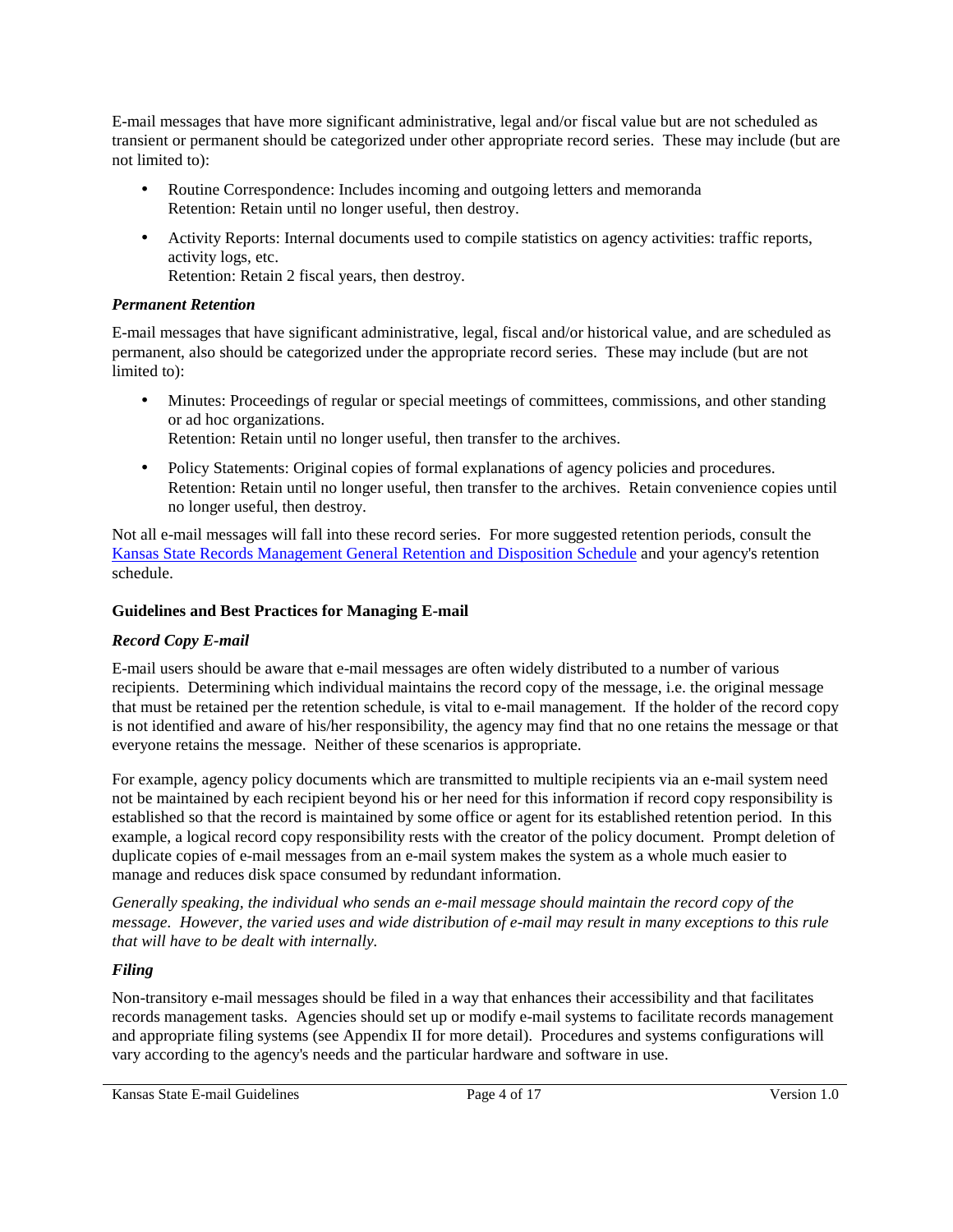In addition to the IN and OUT boxes that come with a mail system, there is usually the option of creating other "mailboxes" or "folders." After brief periods in the IN-OUT boxes, messages should be transferred to other boxes, based on business and retention requirements. Examples are provided in Appendix I.

*Employees should be responsible for classifying messages they send or receive according to content, the agency's folder/directory structure and established records series.*

### *Distribution Lists*

If a message is sent to a "distribution list" (not an electronic mailing list, but a specified list of individuals), a copy of the members of that list must also kept for as long as the message itself. It is of little value to know that the "Emergency Alert!" notice went to "Security Team," without knowing whether Thomas S. received the message. Nicknames present a similar problem.

Distribution lists may be updated over time, and the list that a message was sent to may change between the time the message was sent and the time a decision is made regarding the record status of that message. The metadata for a message should include all recipients of a message, and should list members of a distribution list.

### *Subject Lines*

Fill in the subject line on your e-mail both to help the recipient identify and file messages, and to help file the OUT box messages that must be retained for some period. Subject lines should be as descriptive as possible.

The following are some examples of poor and good subject lines for the same message...

| Poor or confusing subject lines | Better, descriptive subject lines |
|---------------------------------|-----------------------------------|
| "helpful info"                  | "contact info"                    |
| "report"                        | "quarterly financial report"      |
| "minutes"                       | "Jan 99 board minutes"            |
| "important"                     | "revised admin. procedures"       |
| "news"                          | "new agency head appointed"       |

Subject lines can also be used to aid in the retention of messages. Retention codes, record series titles, or retention period information can be added at the end of the descriptive subject line to facilitate easy routing of sent e-mail into appropriate folders to manage messages. See appendix II for more information.

### *Storage of E-mail*

It is recommended that agencies explore three options when retaining records from an e-mail system: **on-line storage**, **near-line storage**, and **off-line storage**. It is important to remember that messages only have to be retained and stored for as long as the retention period requires. Very few messages must be maintained for a long period of time or permanently. The storage method of e-mail may also depend on the retention period of the record. Messages that need to be retained for six months should be relatively easy to maintain on the current mail system and then delete. Storage decisions for messages that need to be retained permanently will more require careful consideration.

Each of these options carries with it benefits and disadvantages and may be affected by an agency's information technology environment. In all these scenarios it is important to incorporate metadata considerations into the storage decision. (In this context metadata refers to information such as sender, recipient, date, routing, subject lines, system information and manuals, etc.)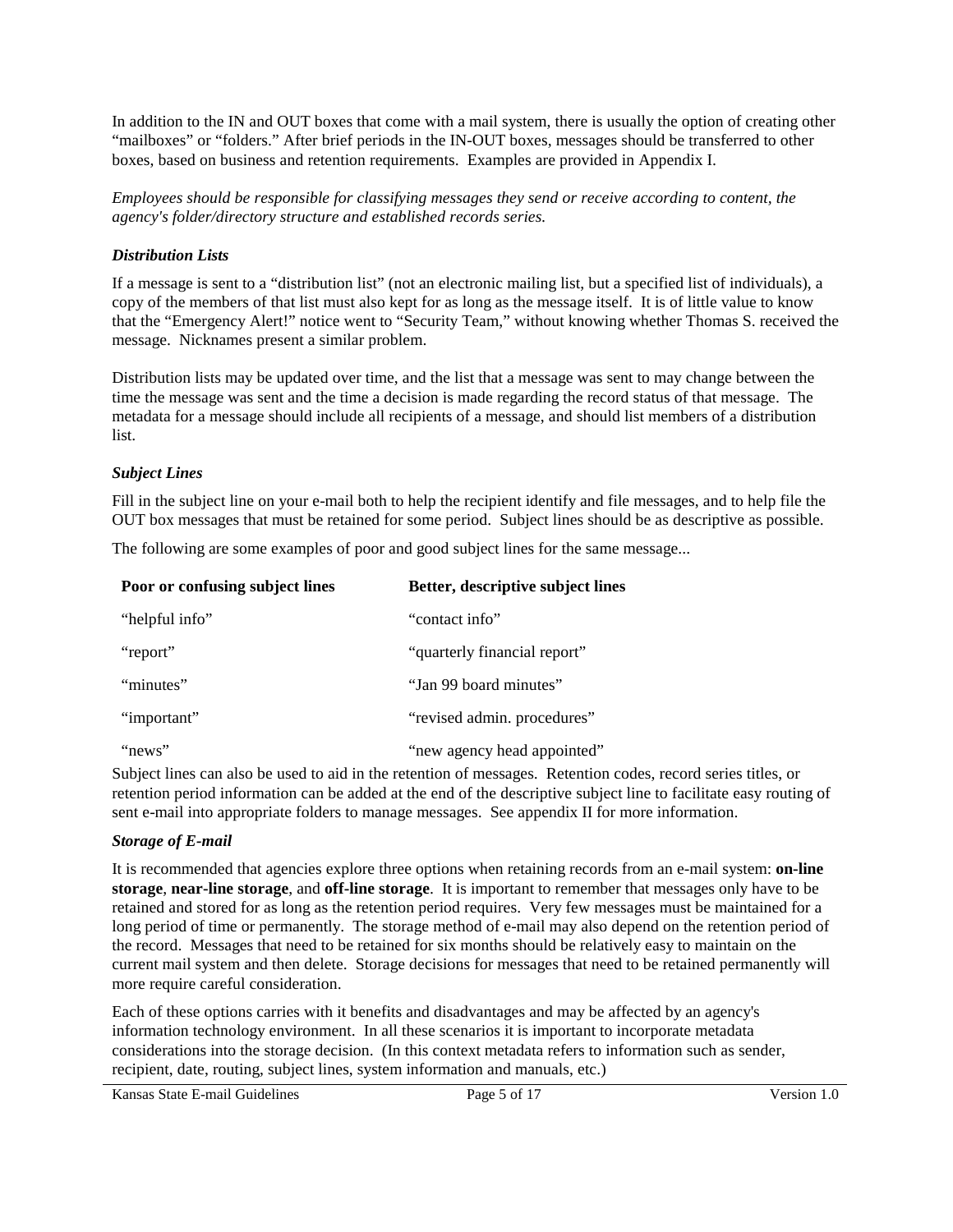### **On-line Storage**

On-line storage is defined as storage of e-mail messages, metadata, and attachments in an e-mail system that is being used at an agency. The system in use does not necessarily have to be the same throughout the retention. For example, a message stored in "GroupWise Mail" may also be accessed, read, and then stored again by using "Outlook Mail."

On-line storage maintains the full functionality of the e-mail message, and allows users to recall the message at any time for reference or responding. A disadvantage of on-line storage is the potential costs and effects of storage on the performance of the e-mail system. Any solution to e-mail retention, which includes on-line storage, should be done only after consultation with the agency information resource manager and the agency network administrator (see Appendix II for more details about considerations for on-line storage).

One method of on-line storage that is a feature of many e-mail systems currently available is the "Archive" feature. "Archiving" allows the user to move messages to a designated database on a local drive while maintaining the messages in a format that is readable by the e-mail system. This function can decrease network space used by the system while allowing the user to read the messages in the format in which they were received. However, this feature does not insure that the messages will be maintained with their full functionality if the system is upgraded, or if a new e-mail software package replaces the first. See Appendix II for more information.

# **Near-line Storage**

Near-line storage is defined as storage of e-mail messages, metadata, and attachments in an electronic record keeping system. This type of storage requires that the message, metadata, and attachments be removed from the on-line e-mail system and stored in an electronic format. For example, a message stored in an on-line e-mail system can be saved to a file on a local hard drive. The file should be stored in a format that is compatible with agency operations, and filed according to filing practices established by the agency and/or user.

Near-line storage allows the user to maintain a moderate amount of functionality, in that e-mail messages stored near-line can be retrieved and referenced electronically. In storing e-mail messages, metadata, and attachments, users should be careful to maintain a filing system, which is consistent with established practices. This includes filing sequences as well as the use of naming conventions for computer files. In addition, users may want to consider "protecting" such records from alteration.

# **Off-line storage**

Off-line storage is defined as the storage of e-mail messages, metadata, and attachments outside of an electronic record-keeping environment. The clearest example of this type of storage is to simply print out an e-mail message to paper, with its contextual information and attachments in place, for filing within existing filing systems in the agency.

Off-line storage dramatically reduces the functionality, in that e-mail messages are no longer searchable or retrievable in electronic form. However, off-line storage offers users the ability to integrate the filing of records in e-mail systems within existing hard-copy filing systems in agencies. Any e-mail messages, metadata, and attachments stored off-line should be done in a manner consistent with agency practice.

# *E-mail Messages --- Rules of Evidence and Legal Discovery*

Agency personnel should be familiar with both state and federal "rules of evidence" requirements. For records maintained in electronic information systems, including e-mail systems, courts concentrate on assurances that records, and the systems in which the records are created and maintained, are reliable. The reliability of the process or system used to produce records, not the type of media or technology used, determines the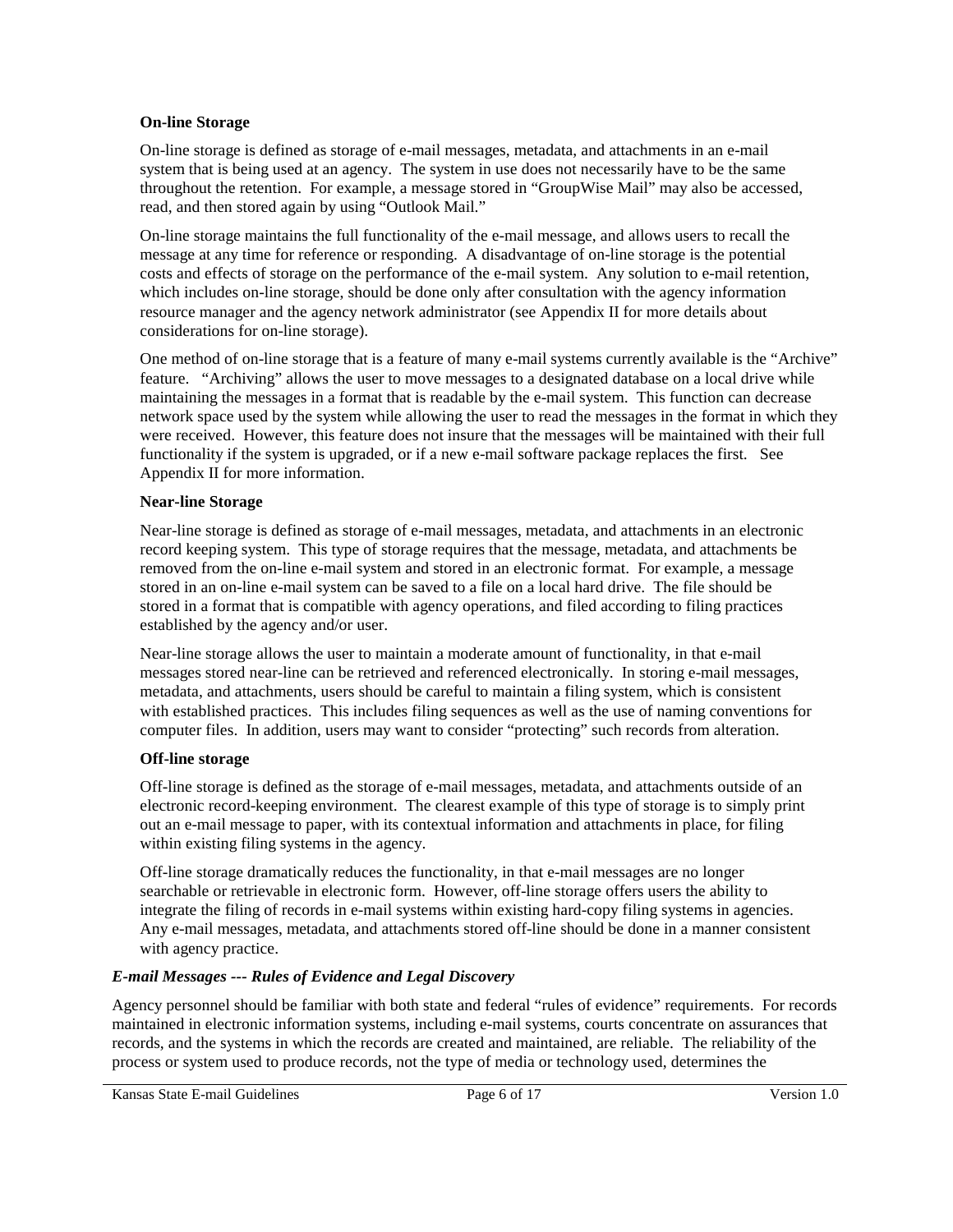admissibility of records in evidence. Moreover, the federal rules of evidence place the burden for the identification of relevant records on the record creator, and often within a ninety-day time period.

At a minimum, agency personnel should ensure the following:

- e-mail systems used to create, receive and maintain e-mail messages have full, complete, and upto-date systems documentation;
- e-mail systems follow all recommendations for system security;
- complete systems backups are regularly and consistently performed;
- e-mail system retains all data and audit trails necessary to prove its reliability as part of the normal course of agency business;
- the record copy of a message is identified and maintained appropriately; and
- backup procedures should be coordinated with disposition actions so that no copies of records are maintained after the retention period for the records has expired.

Again, agency records officers need to plan for records maintenance and record copy responsibilities for the records system to meet requirements for reliability and legal records disposition.

Public officials and agency employees should also keep in mind that e-mail messages, just like paper records, might be subject to discovery if litigation is initiated against their agency. E-mail accounts are provided to government employees for conducting public business. Employees and public officials may be required to provide access to their e-mail *system* under these circumstances. However, the potential for discovery proceedings does not release an agency and its employees from maintaining e-mail messages that have record status according to an approved Retention and Disposition Schedule.

*The e-mail system should allow the server administrator to prevent scheduled destruction of records, which are needed for legal and/or audit purposes.* 

### *Access*

A major challenge for agency records officers is to guarantee that records maintained in electronic information systems are accessible and usable for the entire length of the retention period. Rapid changes and enhancements to both hardware and software compound this challenge. As many e-mail systems have limitations in storage space that cause operational problems when messages are stored in the system beyond a specific period (such as sixty or ninety days), procedures must be in place to transfer records from the e-mail system to another electronic records keeping system to meet retention requirements.

*Messages should be maintained in a format that preserves contextual information (metadata) and that facilitates retrieval and access.*

*The system should allow deletion of messages once their retention periods expire.*

Beyond this generic challenge of technology change, there are more mundane, but equally critical steps that must be in place to ensure that records created by e-mail systems can be located and retrieved when required. A central step is a system of standardized naming conventions and filing rules within the e-mail systems.

E-mail messages should be indexed in an organized and consistent pattern reflecting the ways in which records are used and referenced. Records maintained electronically, including e-mail messages, have an advantage over conventional "hard copy" document filing systems in that indexing for multiple access points is relatively simple and inexpensive, provided an effective indexing framework is in place. Planning records indexing and retrieval points is time well spent. Unnecessary time needed to retrieve electronic records is not productive staff time, and is an annoyance to the public as well. See Appendix I for more information about filing e-mail messages to enhance access.

Kansas State E-mail Guidelines Page 7 of 17 Version 1.0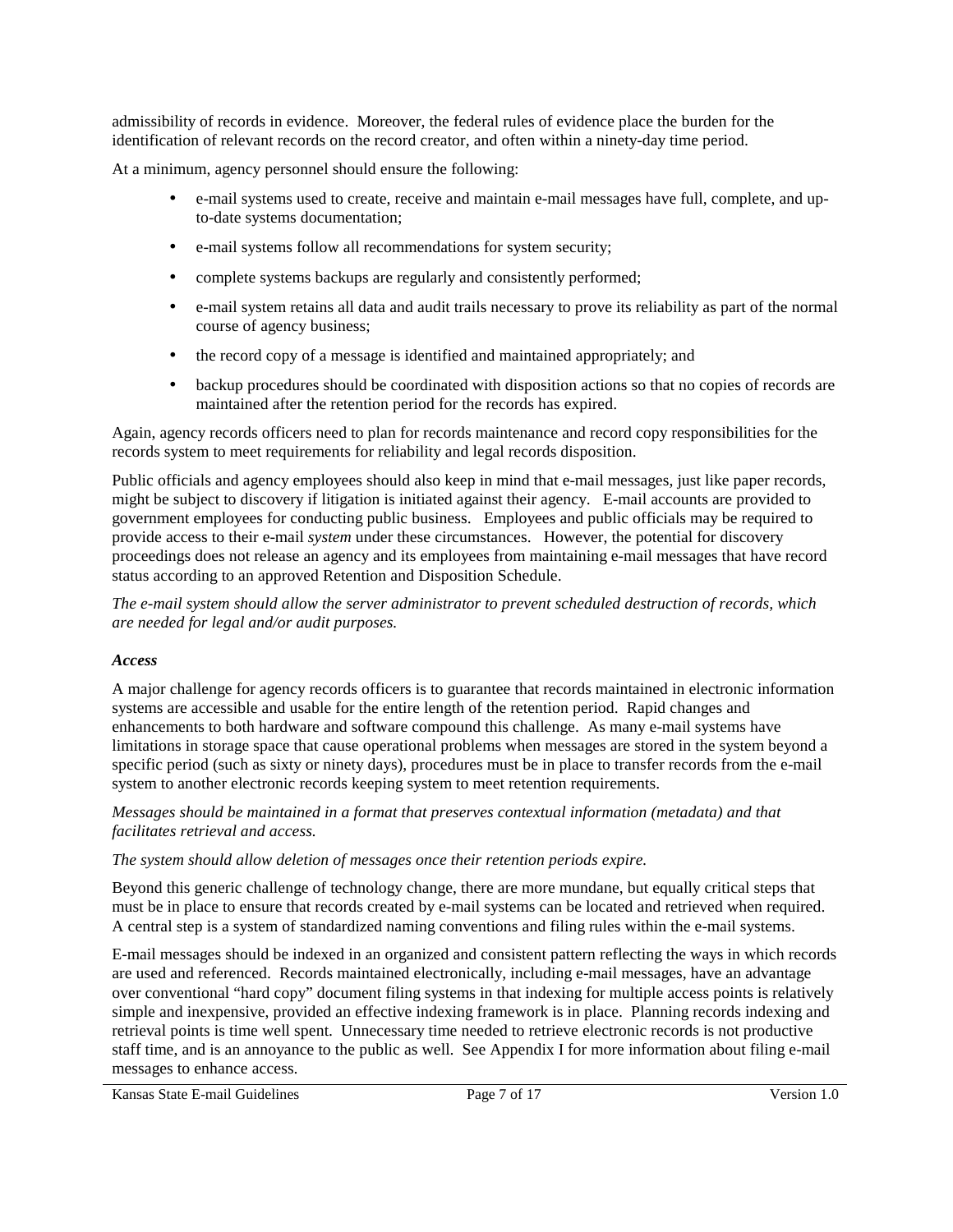*Messages should be stored in a logical filing system that is searchable by multiple data elements.*

### *Responsibility*

Roles and responsibilities of agency personnel should be clearly defined. Employees must understand and carry out their role in records management and agencies must ensure compliance with agency procedures and Kansas law. Unauthorized users should not be able to access, modify, destroy or distribute records.

Agency administrators, individual agency employees, records managers, information technology (IT) managers and server administrators share responsibility for managing electronic records. Agencies should clearly identify the roles of each, adopt procedures, train staff and monitor compliance on a regular basis. The creator or recipient should make decisions regarding messages. The agency should take appropriate measures to preserve data integrity, confidentiality and physical security of e-mail records.

#### **Appendix I -- Sample Filing Scheme for Electronic Mail**

This sample filing scheme illustrates how electronic mail can be filed in accordance with the electronic mail guidelines and the Kansas State Records Management General Retention and Disposition Schedule. Applicable sections of the General Schedule are provided in brackets.

**Non-Record Messages** - Delete at will

#### *Personal Messages*

Family Friends Miscellaneous

**Transitory Messages** - Retain until no longer useful, then destroy.

*Drafts*

Publications Reports Memos

#### *Meeting Notices*

#### **Intermediate Retention Messages** - Delete per Retention Schedule

#### *Budget FY2001*

Accounts Payable Records

[Retain three years, then destroy. General Retention and Disposition Schedule - Fiscal] Budget Preparation Files

[Contact the State Archives; if not accepted by the State Archives, then destroy. General Retention and Disposition Schedule - Administrative]

#### Capital Improvement Projects Files

[Retain until no longer useful, then transfer to State Archives, in an acceptable format and accompanied by sufficient metadata for purging. General Retention and Disposition Schedule - Facilities Management]

*Project 1*

*Project 2*

Payroll Adjustment Records

[Retain for three fiscal years, then destroy. General Retention and Disposition Schedule - Fiscal]

Vendor Files

[Retain for three fiscal years, then destroy. General Retention and Disposition Schedule -

Kansas State E-mail Guidelines Page 8 of 17 Version 1.0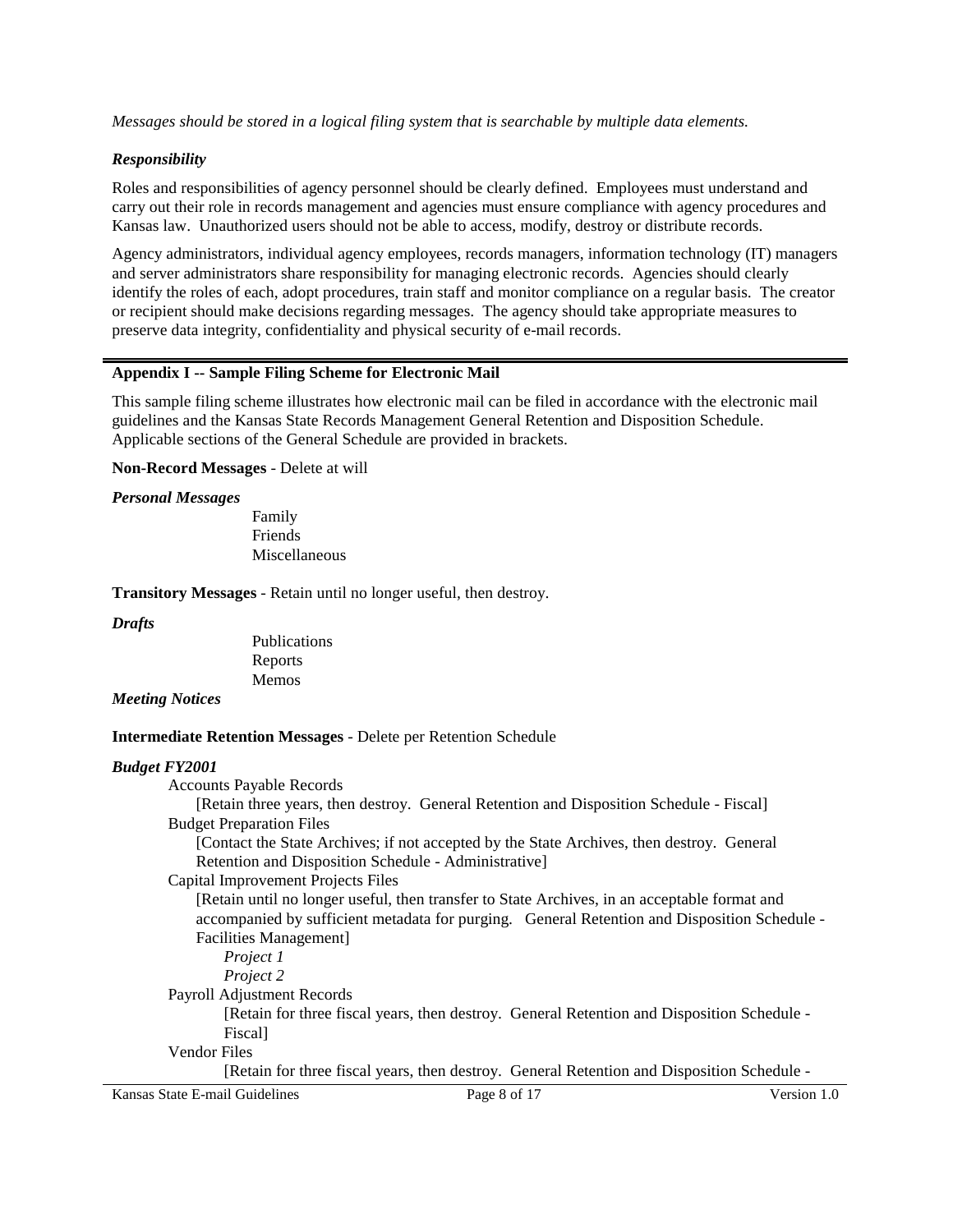Purchasing/Procurement] *Vendor A Vendor B*

*Routine Correspondence & Memos* [Retain until no longer useful, then destroy. General Retention and Disposition Schedule - Administrative]

Project 1 Project 2 Person A Person B

*Audit Reports* [Retain five fiscal years, then destroy. General Retention and Disposition Schedule - Administrative]

Department A Department B

*Meeting Minutes* (if e-mail version is the record copy) [Retain until no longer useful, then transfer to the State Archives, in an acceptable format and accompanied by sufficient metadata. General Retention and Disposition Schedule - Administrative]

# **Permanent Retention Messages**

**Policy Related Correspondence** [Retain for five calendar years, then transfer to the State Archives, in an acceptable format and accompanied by sufficient metadata, for purging. General Retention and Disposition Schedule - Administrative]

Project A Project B Issue 1 Issue 2

### **APPENDIX II --** Filing Issues

E-mail messages can either be managed within the e-mail system itself, or outside of the e-mail system. Each method has its own advantages and disadvantages and the resources available to individual agencies will guide the direction an agency takes. This Appendix will outline the issues involved with each method.

Management of messages outside of an e-mail system can either be electronically on a shared network drive or by printing the messages and filing them in a paper-based record keeping system. In either case, the metadata associated with each message must be maintained in some fashion so that the link between the message and its metadata is maintained.

In the shared drive environment, a file structure can be set up with folders and sub-folders created in such a way that users can file their e-mail messages into the various categories (transitory, intermediate, and permanent) based upon retention. The agency records officer should work with the e-mail system administrator to create the file structure on the shared drive. When the user files a message on the shared drive, similar filenames can be used to show the relationship between a message and its metadata. The linkage between a message and any attachments will need to be maintained as well.

If messages are printed to paper and filed, a filing system should exist within the agency that facilitates the management of paper-based records. With paper printouts, the metadata will need to be printed and attached to the e-mail message. Another linkage, between message and any attachments, also needs to be maintained in order to preserve the connection between the message and its attachments. The agency records officer should already be working to manage the paper-based filing system according to the general or agency specific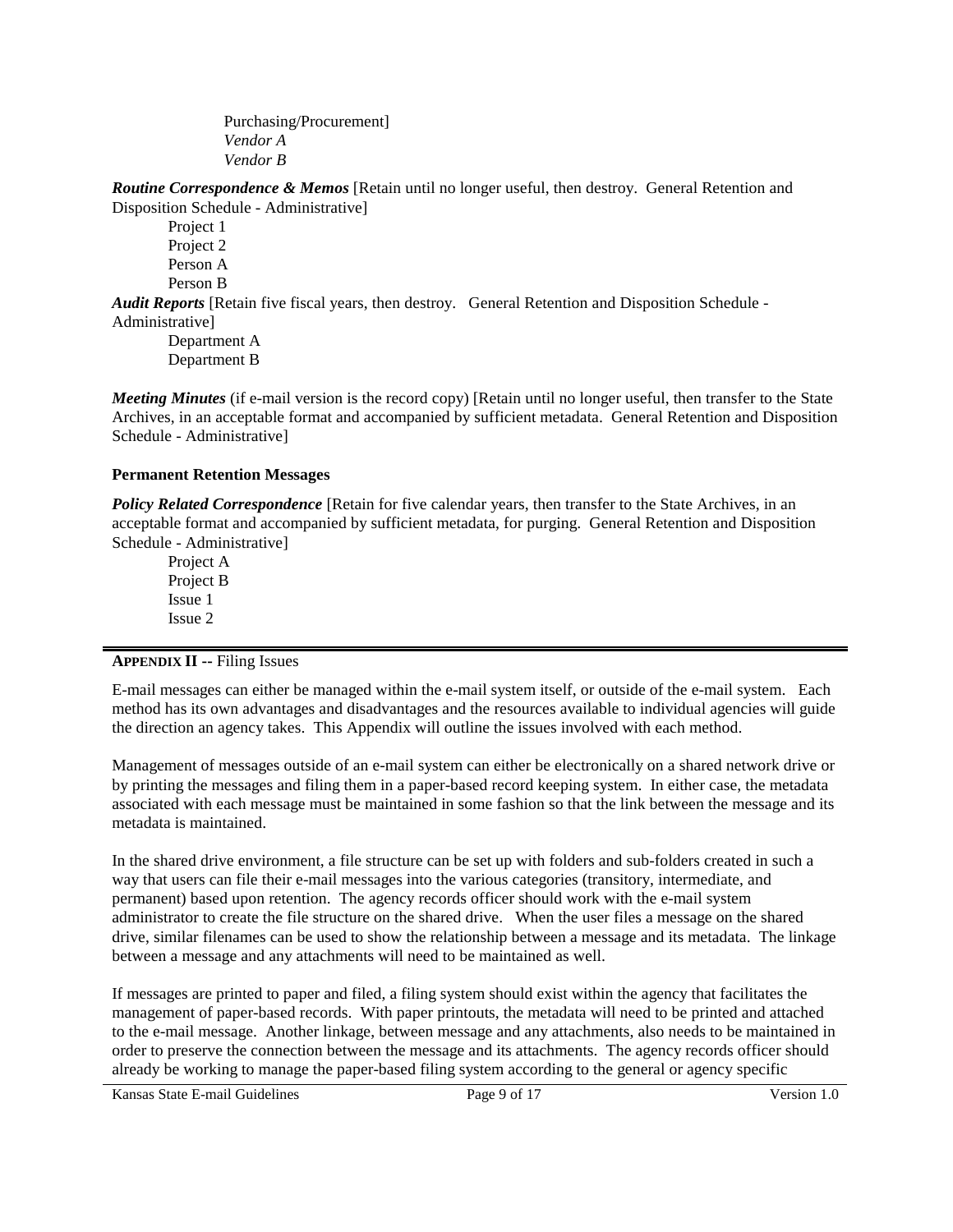retention and disposition schedule.

Managing e-mail messages within the e-mail system has many advantages. Message metadata can be conserved. The links between messages and distribution lists and attachments can be more easily maintained. If e-mail messages are to be managed within the e-mail system, there are many factors that need to be considered in the design of the system to manage the messages effectively and efficiently. A file plan or structure should be built within the system that is tied to agency retention periods. As in the shared drive network environment, the agency records officer and the e-mail system administrator should work together to construct this file structure so that records issues are addressed.

The file structure should consist of shared folders where agency employees can file e-mail messages. These shared folders should be set up in such a way that messages can be added, and in most cases read, by employees, but no one can delete or alter the filed messages without proper authorization (through the system administrator/records officer) and in accordance with a general or agency-specific retention and disposition schedule. In order to protect the confidentiality of some messages, certain folders in the structure should be designated as "closed," with permissions set so that records may be added to the folder, but not read by anyone except the filer and the administrator. However, all messages are subject to the Open Records Act unless the Act, or other state or federal legislation, exempts a category of public record.

If possible, the deletion of messages that have met retention requirements should be automated to streamline email management. Not all e-mail systems allow automatic deletion of messages, but if so, the deletion cycle should be based upon retention periods established on the retention and disposition schedule.

In most cases, when a folder is created in an e-mail system, a description can be written that is attached to the properties of that folder. These descriptions are viewable by users by selecting the "Properties" item when right-clicking on the folder. This description should closely parallel the record series description from the retention and disposition schedule and can assist the user in understanding the folder titles when messages are filed. If retention codes, record series titles, or other standardized retention information are added at the end of message subject lines, it may be possible to automate the process of moving e-mail into folders. This is subject to the features found in individual e-mail systems.

As discussed in the following Appendix, filing of messages designated as records can be a complicated process and may require the use of tools such as a Records Management Application (RMA). A RMA is a relatively new type of software that helps users file and manage electronic records. It provides centralized filing and storage of electronic records, version control, search and retrieval, as well as other functions. RMA software is compatible with software products like GroupWise and the Microsoft Office Suite (Word, Excel, PowerPoint, Outlook), and makes the management of electronic records easier and faster than ever before.

# **Appendix III -- Technical Tips for Selected E-Mail Systems**

Many brands of e-mail software are currently on the market or are coming to market in the future. Each system has its own functions and features, and while we do not endorse any one system, there are certain programs that are prevalent among Kansas governmental agencies. In this section we will highlight these common email systems and discuss methods to facilitate the management of e-mail messages as records.

# *Novell GroupWise*\*

(*Note: These technical tips were developed using GroupWise 5.5. There may be similarities to other versions of the software.*) GroupWise is a groupware product, incorporating e-mail, calendar, and "to do list" features. The product also has potential as a document management system, which can be used in the management of e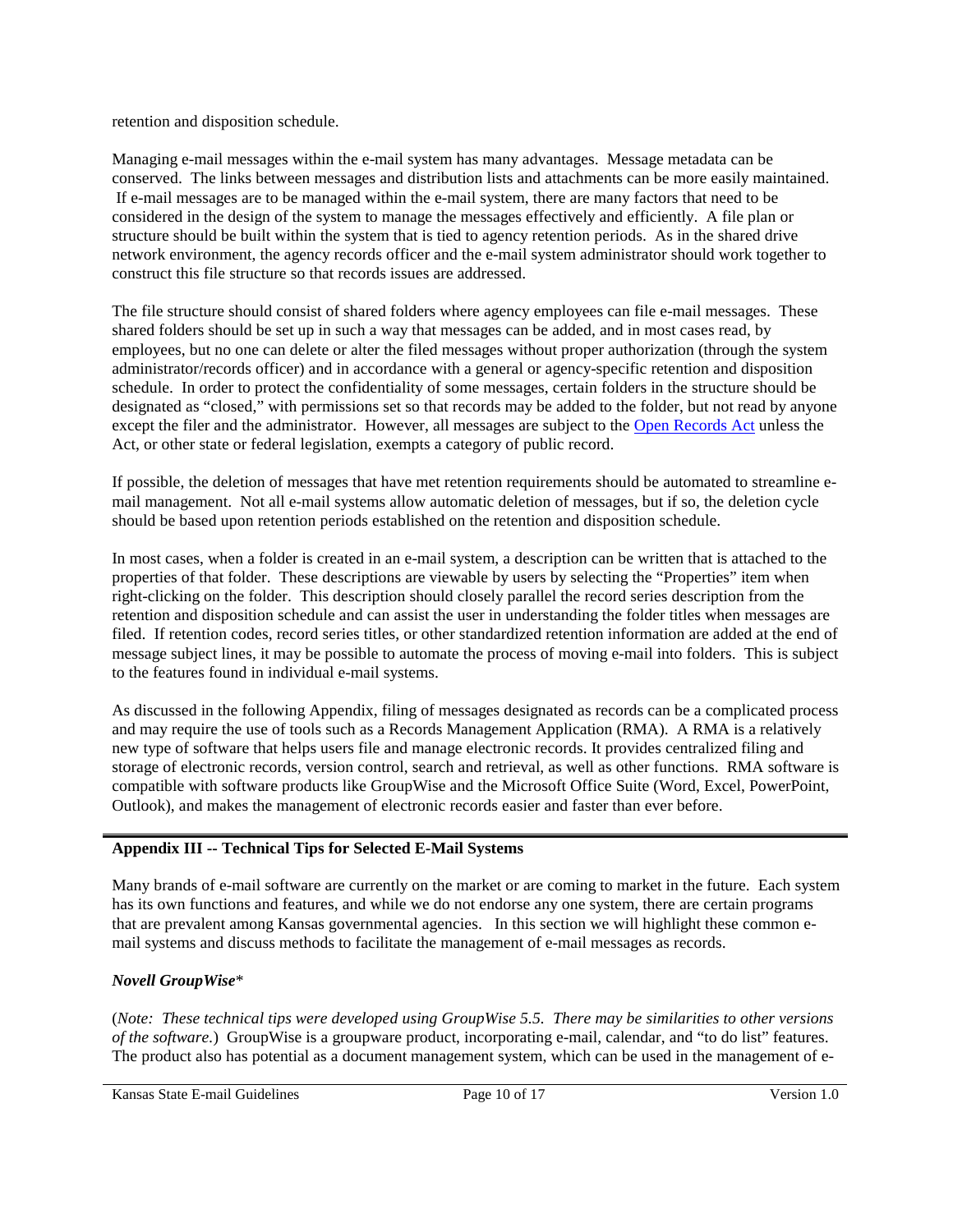mail messages. The user can set up folders in what is referred to as the "Cabinet," which appears on the left side of the user screen as part of a "Folder List" (see figure 1).

| <b>EDIX</b><br>GroupWise - Mailbox                    |               |                                                                                                                                            |                                                                                                                                         |                  |             |           |
|-------------------------------------------------------|---------------|--------------------------------------------------------------------------------------------------------------------------------------------|-----------------------------------------------------------------------------------------------------------------------------------------|------------------|-------------|-----------|
| File Edit View Actions Tools Window<br>Help           |               |                                                                                                                                            |                                                                                                                                         |                  |             |           |
| Display <mailbox custom="" settings=""></mailbox>     |               | $\bullet$ $\circ$ $\circ$ $\circ$ $\circ$                                                                                                  | S-S-2-11 画 제 T 회비 ロ-                                                                                                                    |                  |             |           |
| Scott Leonard                                         |               | From                                                                                                                                       | Subject                                                                                                                                 | Date             |             |           |
| Malbox                                                | $\boxtimes$   | Pat Michaelis                                                                                                                              | Fwd: Fall MAC question                                                                                                                  | 5/29/01 8:30:09  |             |           |
| QI Sent Items                                         | $\otimes$     | "Friend, Duncan [IMS]" <dr accessibility="" committee<="" td=""><td></td><td>5/31/01 12:16:3</td><td></td><td></td></dr>                   |                                                                                                                                         | 5/31/01 12:16:3  |             |           |
| Calendar<br>m<br><b>B</b> Documents                   | $\bigcirc$    | "Cherland, Ryan" <irmc@u< td=""><td>RE: Cross References in Chapter 18 &amp; Qui</td><td>6/1/01 4:09:10 F</td><td></td><td></td></irmc@u<> | RE: Cross References in Chapter 18 & Qui                                                                                                | 6/1/01 4:09:10 F |             |           |
| <b>QI</b> Task List                                   | Q             | MarvBeth Figgins                                                                                                                           | Readings/Discussion Group                                                                                                               | 6/4/01 9:32:09 / |             |           |
| Work In Progress                                      |               | <b>Be</b> Matt Veatch                                                                                                                      | Fwd: Fall MAC - Obsolete II                                                                                                             | 6/5/01 10:30:46  |             |           |
| Cabinet                                               | $\otimes$     | <carleton@ohiou.edu></carleton@ohiou.edu>                                                                                                  | Re: Fall MAC - Obsolete II                                                                                                              | 6/6/01 10:19:02  |             |           |
| <b>PallTC</b>                                         | ⊠₽            | <lwaldo@kdor.state.ks.us></lwaldo@kdor.state.ks.us>                                                                                        | Lotus Notes Info.                                                                                                                       | 6/6/01 1:20:42 F |             |           |
| Applications Architecture !                           | Gae.          | <lwaldo@kdor.state.ks.us></lwaldo@kdor.state.ks.us>                                                                                        | Re: Lotus Notes Info                                                                                                                    | 6/6/01 1:27:51 F |             |           |
| Information Management                                | $\boxtimes$   | "Parker, Jim [DACSC]" <jir< td=""><td>e-mail quidelines</td><td>6/7/01 10:01:48</td><td></td><td></td></jir<>                              | e-mail quidelines                                                                                                                       | 6/7/01 10:01:48  |             |           |
| <b>PallTASK</b>                                       |               | <b>Se</b> Matt Veatch                                                                                                                      | Fwd: verification of address                                                                                                            | 6/8/01 11:40:09  |             |           |
| Web Accessibility Subcon<br>Conversion & Migration SE |               | Re Verse Of The Day <votdma< td=""><td>VOTD Hebrews 3:12-14</td><td>6/8/01 12:27:21</td><td></td><td></td></votdma<>                       | VOTD Hebrews 3:12-14                                                                                                                    | 6/8/01 12:27:21  |             |           |
| Archives Listserv                                     |               | Se Dave Warner < dwarner@tn                                                                                                                | RE: ForeMost Pricing Clarification                                                                                                      | 6/8/01 4:35:57 F |             |           |
| <b>ERECS Listserv</b>                                 | Q             | Judy Miller                                                                                                                                | Vacations                                                                                                                               | 6/12/01 1:02:01  |             |           |
| RECMGMT-L Listserv                                    |               | → <lists@101comm.com></lists@101comm.com>                                                                                                  | lists.101com.com - Your Order 6/13/2001                                                                                                 | 6/13/01 11:44:3  |             |           |
| Wired News<br>田                                       | g             | Linda Barnickel                                                                                                                            | New MF lenses                                                                                                                           | 6/15/01 10:50:0  |             |           |
| Trash                                                 | ۱€            | "Wojcik, Caryn" <wojcikc( from="" michigan<="" news="" td=""><td></td><td>6/15/01 11:52:5</td><td></td><td></td></wojcikc(>                |                                                                                                                                         | 6/15/01 11:52:5  |             |           |
|                                                       | ଛ             | Joe Laframboise                                                                                                                            | Fwd: June 2001 Issue of RLG DigiNews is 6/20/01 11:01:3                                                                                 |                  |             |           |
|                                                       | $\boxtimes$ p |                                                                                                                                            | "Friend, Duncan (IMST' <d) and="" email="" guidelines="" html-based<="" td="" zaplet=""><td>6/21/01 8:56:59</td><td></td><td></td></d)> | 6/21/01 8:56:59  |             |           |
|                                                       | ⊜             | Linda Barnickel                                                                                                                            | <b>Corporation Annual Reports</b>                                                                                                       | 6/21/01 3:28:23  |             |           |
|                                                       | $\boxtimes$   | "Christy Lane" <christyl@a< td=""><td>electronic records management</td><td>6/21/01 3:37:54</td><td></td><td></td></christyl@a<>           | electronic records management                                                                                                           | 6/21/01 3:37:54  |             |           |
|                                                       | 的             | "Christy Lane" <christyl@a< td=""><td>Re: electronic records management</td><td>6/21/01 4:28:34</td><td></td><td></td></christyl@a<>       | Re: electronic records management                                                                                                       | 6/21/01 4:28:34  |             |           |
|                                                       | $\otimes$     | <b>Bob McInnes</b>                                                                                                                         | Fwd: Fw: The interview                                                                                                                  | 6/25/01 9:32:57  |             |           |
|                                                       | g             | David Haurv                                                                                                                                | Agenda for Tomorrow                                                                                                                     | 6/25/01 3:13:35  |             |           |
|                                                       | ⊝             | Linda Barnickel                                                                                                                            | Groupwise Guide to Life                                                                                                                 | 6/26/01 10:25:5  |             |           |
|                                                       | $\boxtimes$   | "Parker, Jim [KITO]" <jim.f< td=""><td>e-mail quidelines</td><td>6/26/01 10:57:1</td><td></td><td></td></jim.f<>                           | e-mail quidelines                                                                                                                       | 6/26/01 10:57:1  |             |           |
|                                                       | g             | Pat Michaelis                                                                                                                              | Archives Week                                                                                                                           | 6/26/01 11:44:5  |             |           |
|                                                       | ⊜             | Letha Johnson                                                                                                                              | F Becs                                                                                                                                  | 6/26/01 4:53:54  |             |           |
|                                                       | ଛ             | Dick Pankratz                                                                                                                              | on-site interview with Katrina Klingaman                                                                                                | 6/27/01 10:01:5  |             |           |
|                                                       |               | Se Joe Laframboise                                                                                                                         | Fwd: Staying Digital - new report on electr( 6/27/01 11:21:0                                                                            |                  |             |           |
|                                                       | ଛ             | Pat Michaelis                                                                                                                              | L/A WWW                                                                                                                                 | 6/28/01 10:22:2  |             |           |
|                                                       |               | Se Linda Barnickel                                                                                                                         | Fwd: Public records requests for database 6/28/01 2:45:33                                                                               |                  |             |           |
|                                                       | $\boxtimes$   | Pat Michaelis                                                                                                                              | Fwd: Government Records Section Electr( 6/28/01 3:54:26                                                                                 |                  |             |           |
|                                                       |               | Se "Parker, Jim [KITO]" <jim.f< td=""><td>RE: e-mail guidelines</td><td>6/29/01 12:50:2</td><td></td><td></td></jim.f<>                    | RE: e-mail guidelines                                                                                                                   | 6/29/01 12:50:2  |             |           |
|                                                       |               | Parker, Jim [KITO]" <jim.f e-mail="" guidelines<="" re:="" td=""><td></td><td>6/29/01 2:43:03</td><td></td><td></td></jim.f>               |                                                                                                                                         | 6/29/01 2:43:03  |             |           |
| $\mathbf{E}$                                          |               |                                                                                                                                            |                                                                                                                                         |                  |             |           |
| $\mathbf{2}$                                          |               |                                                                                                                                            |                                                                                                                                         |                  | Selected: 1 | Total: 64 |
|                                                       |               |                                                                                                                                            |                                                                                                                                         |                  |             |           |

Figure 1 - Screen Shot of GroupWise User Window showing folder list

### Creating & Sharing Folders

All folders in the Folder List are subfolders of a user's folder, or database, in the GroupWise system. To create a folder, select **New**→**Folder** from the **File** menu. The user can then select whether the folder is to be a personal folder (access given only to that user) or shared folder (access given to other users on the system). Then select **Next**. The next window allows the user to name the folder and write a description for the folder. By clicking **Up**, **Down**, **Right**, or **Left**, the user can position the folder within the "Cabinet." Click **Next**. Display settings for the folder can be specified, and if the folder is a personal folder, click **Finish** and the folder appears under the "Cabinet" in the Folder List. If the folder is to be shared among a group of users, click **Next**. The next window has a field for **Name**, into which the name of users can be entered. Each user's name is entered into this field, then the **Add User** button is clicked to move the user into the **Share List**. To grant access permissions to the users, click on the user's name in the "Share List" and select the access options for each user. The options are **Add**, which allows a user to add items to the shared folder; **Read**, which grants the right to view or read an item; **Edit**, which allows a user to edit or change an item; and **Delete**, which controls who can delete an item. When the access options are granted to all users in the shared folder, click **Finish** to complete the process of creating the folder. If GroupWise is to be used in an agency to manage e-mail messages, we recommend that users be granted "Add" and, in most cases, **Read** permissions, but not **Edit** or **Delete**. If a folder is created for confidential, or Open Records Act exempted, messages, users should not be granted the right to read messages in that folder. If a user has permission to delete messages and accidentally deletes an item in a shared folder, only the creator, or "Owner" in GroupWise terms, can undelete the item (by selecting the item in the "Trash" and choosing **Undelete** from the **Edit** menu). The deleted item will appear in the owner's trash, but not in the trash of the user who deleted it. (Items can also be undeleted by the "Drag and Drop" method where the user clicks on the item with the mouse and while holding the left mouse button down,

Kansas State E-mail Guidelines Page 11 of 17 Version 1.0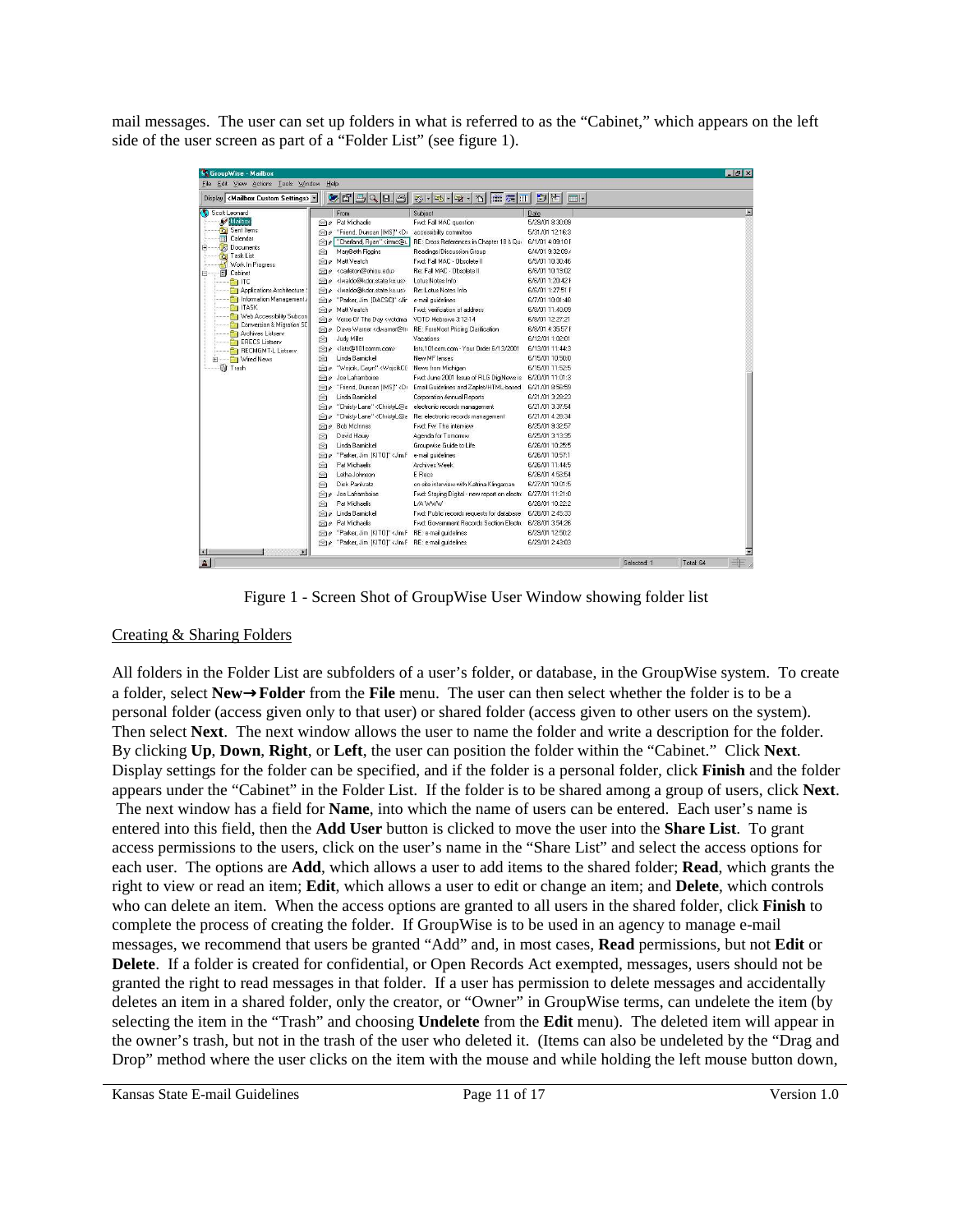drags the item to another folder and out of the trash.)

#### Attachments & Distribution Lists

File attachments and distribution lists, if larger than two kilobytes, are stored as individual files in the GroupWise post office's file attachments directory. These files are encrypted with the GroupWise proprietary encryption technology and cannot be viewed or opened by standard document viewers or other programs.

### Saving Messages

GroupWise also has an "Archive" feature which allows users to save e-mail messages outside of the system, but maintain the functionality of GroupWise. To archive an item, select the item by clicking once on it, then choose **Archive** from the **Actions** menu. This will move the item out of the user's inbox and essentially out of the GroupWise system onto a shared network drive (depending on how the system is set up, a user's archive may be part of the user's directory on the network). To view the message again, select **Open Archive** from the **File** menu. The e-mail message can be read, but in order to reply or forward the message it must be moved out of the Archive (click on the message, and uncheck the **Archive** choice in the **Actions** menu). If a message in a personal folder is archived, the user's Archive will show the message in the folder within the Archive. However, items in a shared folder can only be archived by the owner (creator) of the shared folder, and are not viewable by any user except the owner, including those with **Read** permissions.

If GroupWise messages are to be saved on a shared network drive outside of the GroupWise system, a two-step process is required. If the message is highlighted in the user database or if the message is open, the message can be saved by selecting **Save As…** from the **File** menu. This saves the message. To save the corresponding metadata, the user must select **Properties** from the **File** menu, then when the properties window is open, select **Save As…** from the **File** menu in that window. The user should give both the message and the metadata similar filenames so that the relationship between the two can be maintained. GroupWise will provide a filename for the message based on the e-mail subject by default (with an "\*.mlm" file extension). But when the metadata, or properties, are saved, GroupWise will give a cryptic filename, without file extension, to the file. The user can type in a new filename, and should give the file a name that relates it to the message. Agencies should develop policies outlining consistent naming conventions if this approach is taken.

Attachments can be saved outside of GroupWise by selecting **Save As…** from the **File** menu or clicking the **Save** button (a icon of a floppy disk with an ellipse) on the Message window. This will bring up the **Save** window; select the attachment and designate the filename and directory. (An alternative is to right-click on the Attachment icon and selecting **Save As…**, then entering a filename and choosing a directory within the **Save As** window.) As with saving metadata to a shared network, a naming convention should be followed that will intellectually link the attachment to the corresponding message.

Each method has implications on recordkeeping. Using the "Archive" feature within GroupWise guarantee that the saved messages can be read properly with the corresponding metadata, attachments and distribution lists. However, ensuring access to the messages in the future requires the maintenance of the GroupWise system, with upgrades and so forth, throughout the entire retention period of the saved messages. And going through the upgrade process does not guarantee that saved messages will be accessible with the new version. Policies or procedures that require messages to be saved by the "Archive" function will tie the agency to a proprietary system for the entire retention period of any records maintained in such a system as GroupWise.

Using the shared drive method will not require a proprietary system to be maintained over the life of the records in the system. This method does require users to go through the two-step process of saving messages, with related metadata and attachments. This burden can hamper the recordkeeping process since only the most conscientious user will follow it to ensure that the messages are preserved.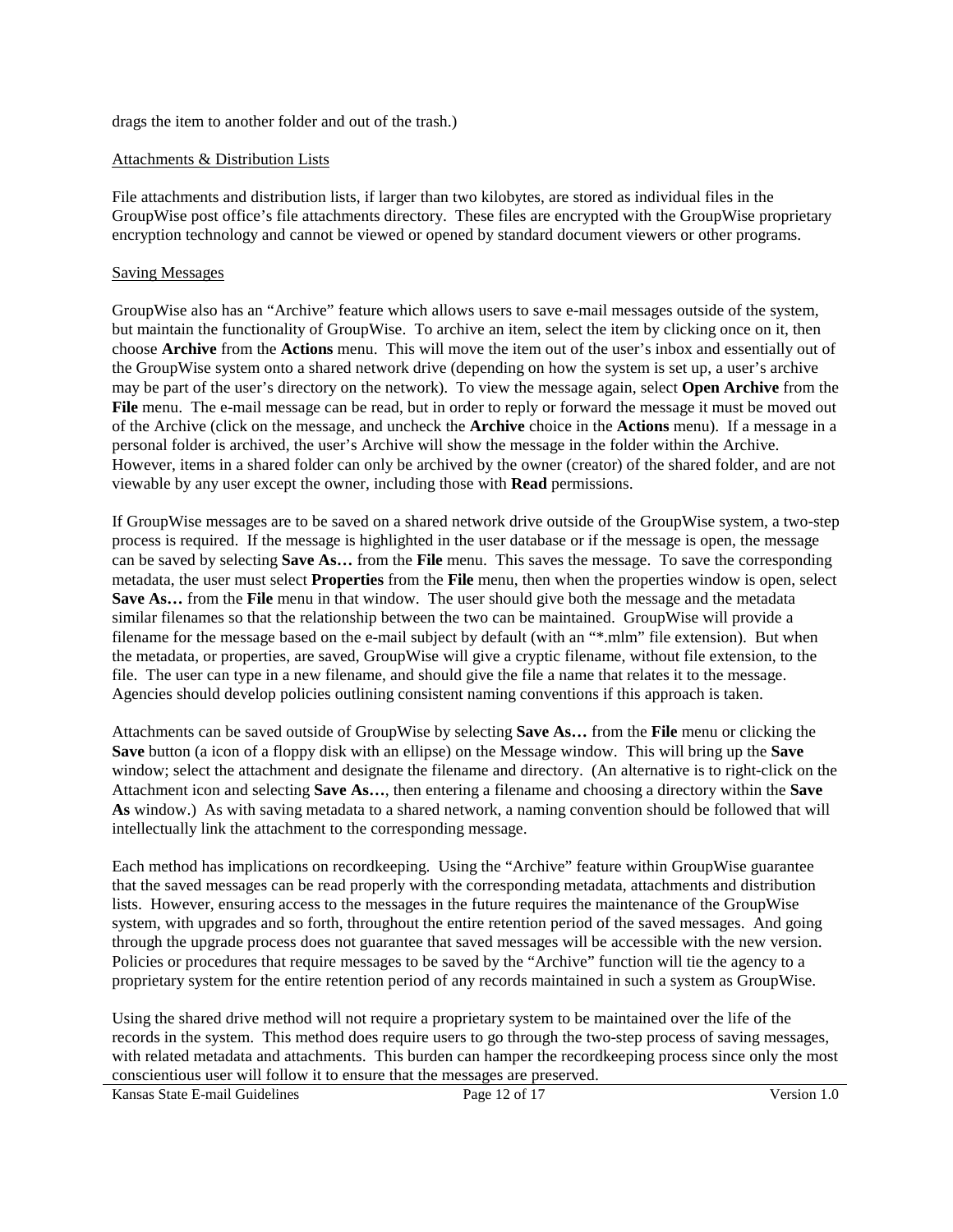#### Deleting Messages

When the user deletes a message from the inbox, the message is transferred to the user's "Trash" folder. The message will remain in the "Trash" for a period of time, depending on the setting in the system. To change the settings, select **Options** from the **Tools** menu, and then double-click on **Environment**. In the **Environment** window, select the **Cleanup** tab. **Cleanup** allows the user to set the **Empty Trash** command to either manual or automatic after a set number of days.

GroupWise stores information in two databases: user databases and message databases. A user database is created for each user on the system and consists of the information in the user's inbox, i.e., message subject heading, sender, date and time of receipt, etc. The message database is where the actual messages are stored. The software then creates pointers between the user or users and the messages. For example, if one user sends a message to one or more users within the same post office, GroupWise will store only one copy of the message in the message database and places a pointer to the message in each of the recipient's user databases. When a recipient deletes the message, the user is actually only deleting the pointer to the message from the user's database. The message remains in the message database until all users have deleted the pointer to the message from their user database, even if the **Empty Trash** time setting in a user's database has expired. This is important to remember when managing "deleted" e-mail messages because the user can assume that a message has been deleted when it actually has not. As with all records, e-mail messages must be managed according to best records management practices, including proper disposition when the retention period has ended. If the message is not to be retained permanently, either within the agency or by transfer to the State Archives, then steps must be taken to ensure the proper deletion or destruction of the message.

### *Microsoft Outlook\**

(*Note: These technical tips were developed using Outlook 2000 and Outlook 98, with Outlook Express. There may be similarities to other versions of the software.*) Outlook is similar to GroupWise in that it incorporates many of the same features (e-mail, scheduling, etc.). It does differ in how it names particular functions, and in the processes to set up folders and the like.



Kansas State E-mail Guidelines Page 13 of 17 Version 1.0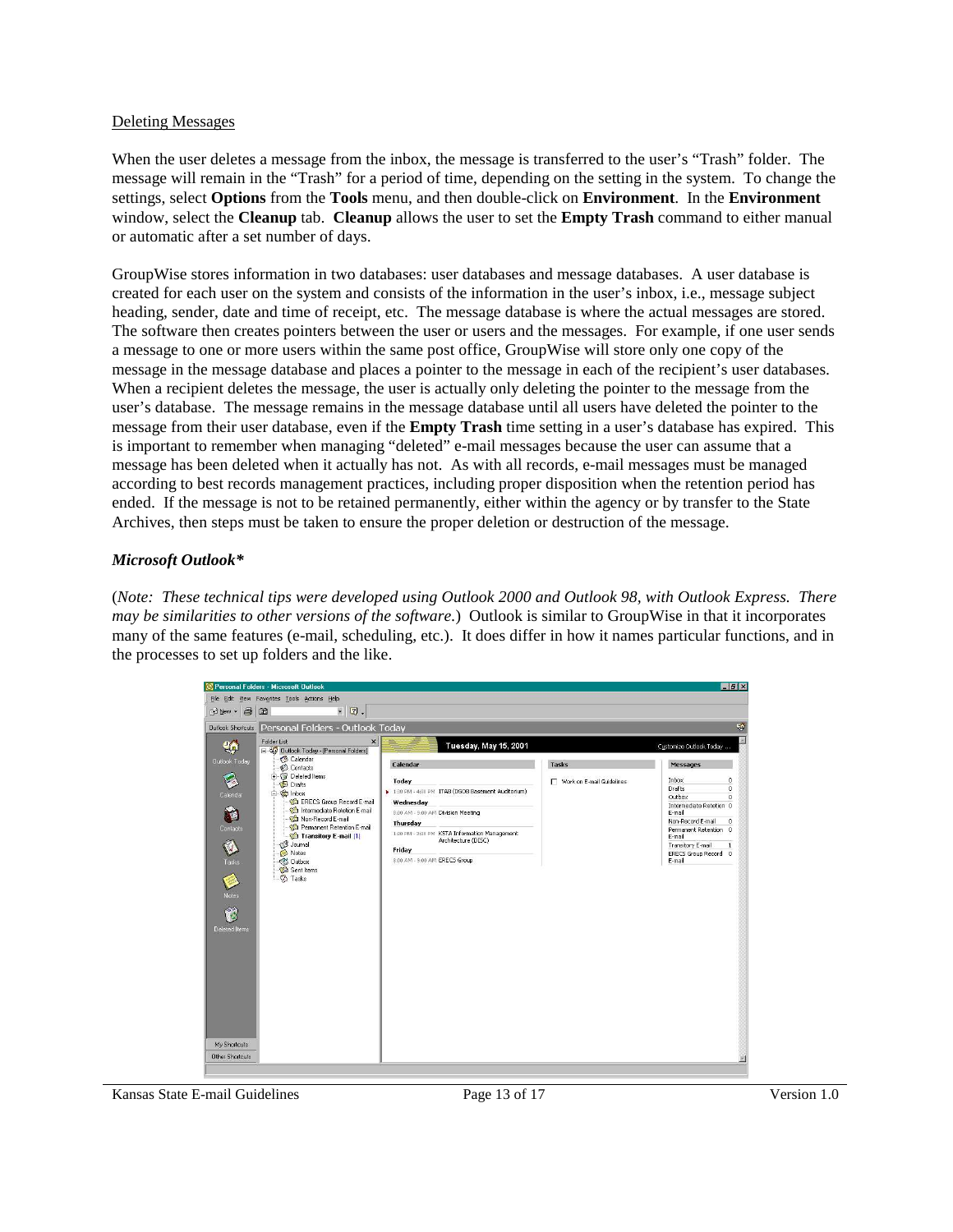Figure 2 - Screen Shot of Outlook 2000 "Outlook Today" Window showing "Folder List" and "Messages"

# Creating & Sharing Folders

Outlook refers to the user interface as "Personal Folders." The user can create additional folders in his or her Personal Folder, and the folders can be displayed in the "Folder List" (see Figure 2, left). These new folders also can be displayed under "Messages" on the "Outlook Today" view (as shown in Figure 2, right) by selecting **Customize Outlook Today…** (upper right of View), and clicking on **Choose Folders** button for **Messages**. The user can then check the folders to be displayed. To create a new folder, Click on **File** and select **New**  $\rightarrow$  **Folder**, or click the  $\rightarrow$  on the **New** button and select **Folder** (also **Ctrl+Shift+E** keyboard shortcut). This brings up the **Create New Folder** window, which allows the user to give the Folder a name, and to select its contents and placement within the Personal Folder.

Folders can also be shared among users. To Share a folder, users should right-click on the folder they want to share, select **Properties** and choose the **Permissions** tab. Click **Add** to add users. Then permissions can be granted to individual users by highlighting a name and selecting individual permissions. Outlook 98 provides the option of choosing one of nine "Roles" from a pull-down menu to simplify the process. Each role has a number of permissions preselected. The roles (with permissions, shown as checked boxes in permission window) are:

- o *Owner* (create items, read items, create subfolders, folder owner, folder visible, edit all items, delete all items);
- o *Publishing Editor* (create items, read items, create subfolders, folder visible, edit all items, delete all items);
- o *Editor* (create items, read items, folder visible, edit all items, delete all items);
- o *Publishing Author* (create items, read items, create subfolders, folder visible, edit own items, delete own items);
- o *Author* (create items, read items, folder visible, edit own items, delete own items);
- o *Nonediting Author* (create items, read items, folder visible);
- o *Reviewer* (read items, folder visible);
- o *Contributor* (create items, folder visible); or
- o *None* may be selected to grant no permissions.

# Saving Messages

Outlook has a feature called "AutoArchive" which allows a user to clean up the inbox and to save messages. This feature controls the functions of the **Deleted Items** folder referred to above. The AutoArchive feature can be accessed through the **Options** item in the **Tools** menu. When the Options window opens, select the **Other** tab and click on the AutoArchive button. The user can then set when the command should be executed, whether a prompt is requested, and where the archive is in the file structure. This will then set the AutoArchive command for the user inbox; the user will have to repeat this for each subfolder. The global AutoArchive command must be set prior to setting each subfolder archive. To AutoArchive a subfolder, rightclick on the subfolder and choose **Properties**. Then select the AutoArchive tab and determine the settings for this subfolder. Repeat this process for each subfolder. This process must also be repeated for the "Deleted Items" icon in the "Outlook Shortcuts" on the left side of the Outlook window (see Figure 2 above). The user can also Archive multiple folders at any time by selecting **Archive…** from the **File** menu. The command can then be executed on all folders based on their AutoArchive settings, or on individual folders based on a date.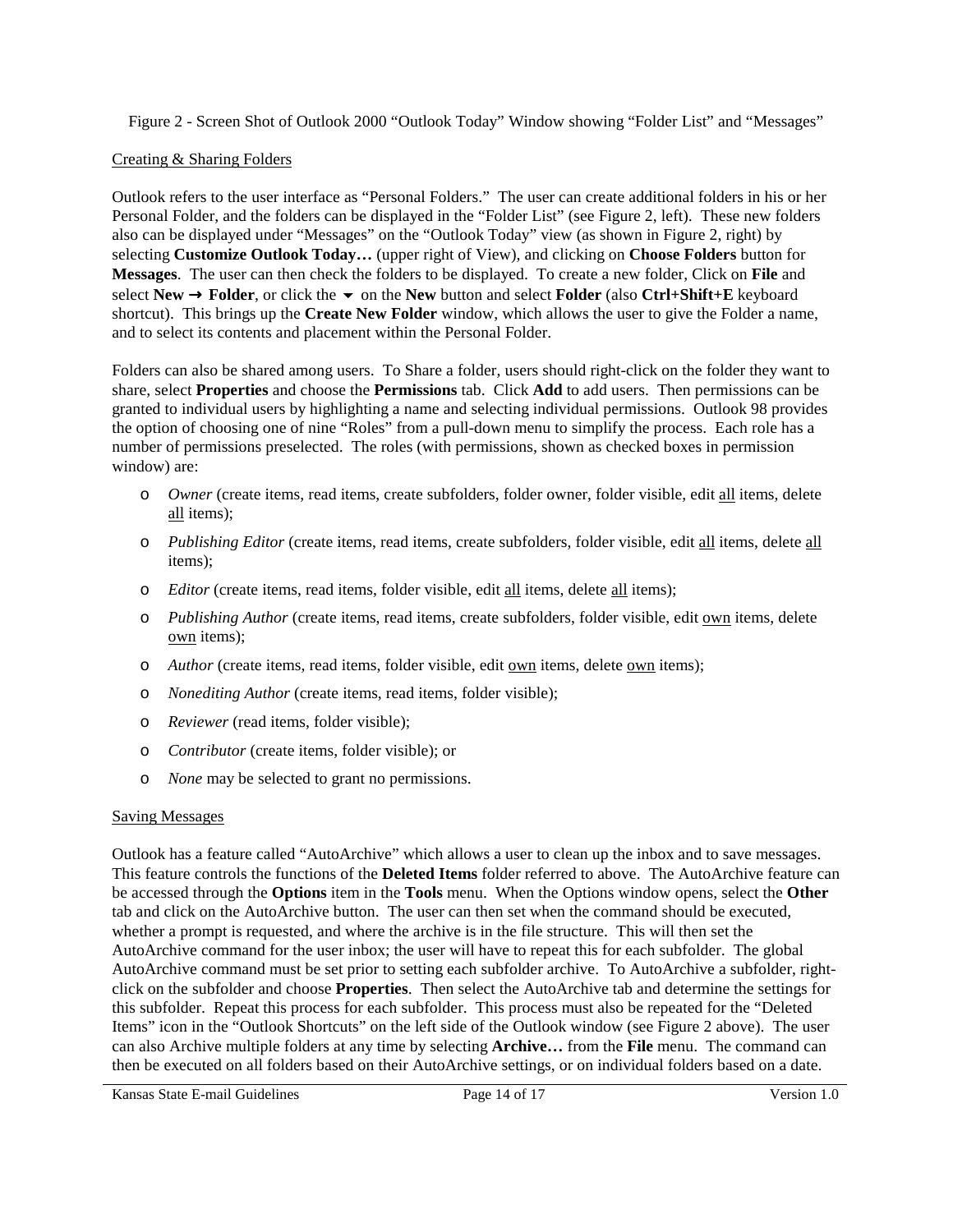The AutoArchive process will run each time that Outlook is started.

To view items in the Archive, the user must first open the Archive. On the **File** menu, point to **Open**, and then click **Personal Folders File (.pst)**. Then click on the file "archive.pst". This will open the Archive file and add it to the Folder List. The Archive will recreate the folder directory structure, showing the archived item in the appropriate folder within any parent folders. When the Archive folder is opened in the Folder List, an item can be dragged from the Archive into another folder in the List.

Messages can also be saved as files. To save a file, highlight the message and select **Save As…** from the **File** menu. The message can be saved as a text file, as an Outlook template, in "Message Format," or as an HTMLcoded file. The user can also save a message while reading it by selecting **Save** or **Save As…** from the **File** menu. The user can also save attachments by selecting **Save Attachments** from the **File** menu. Outlook 2000 allows the user to select individual attachments from the list of attachments (if more than one) to the message by selecting the -next to **Save Attachments**.

# Deleting Messages

Deleting messages in both Outlook 2000 and 98 is as easy as right-clicking on an item and selecting **Delete** from the menu. Alternative methods include using the highlighting the item and using the **Delete** key on the keyboard or highlighting and selecting **Delete** from the **Edit** menu (or clicking on the **Delete** button). These steps also work while the user is reading the message. This will move the item to the **Deleted Items** folder (the "Recycle Bin" type icon in the **Outlook Shortcuts** column on the left of the **Outlook Today** window). Any items in the **Deleted Items** box will be removed from the system based upon the cycle set by the user. To set this cycle, right-click on the **Deleted Items** icon, choose **Properties**, and then click on the **AutoArchive** tab of the **Properties** window. Check the box for **Clean out items older than** and set the time period for the cycle. The user can then choose to either move items to a specified folder or permanently delete old items. Deciding to move items to a folder is best when items in folders other than the **Deleted Items** folder, in which case the user will probably want to permanently remove items from the system.

# *Lotus Notes\**

(*These were developed using Lotus Notes version 4.6. There may be similarities to other versions of the software.*) Lotus Notes is a product that integrates e-mail, calendar, to do list, and database features. Lotus Notes has a feature that allows the user to manage the storage of their e-mail messages by creating server-based folders that appear at the left of the user screen (see figure 3).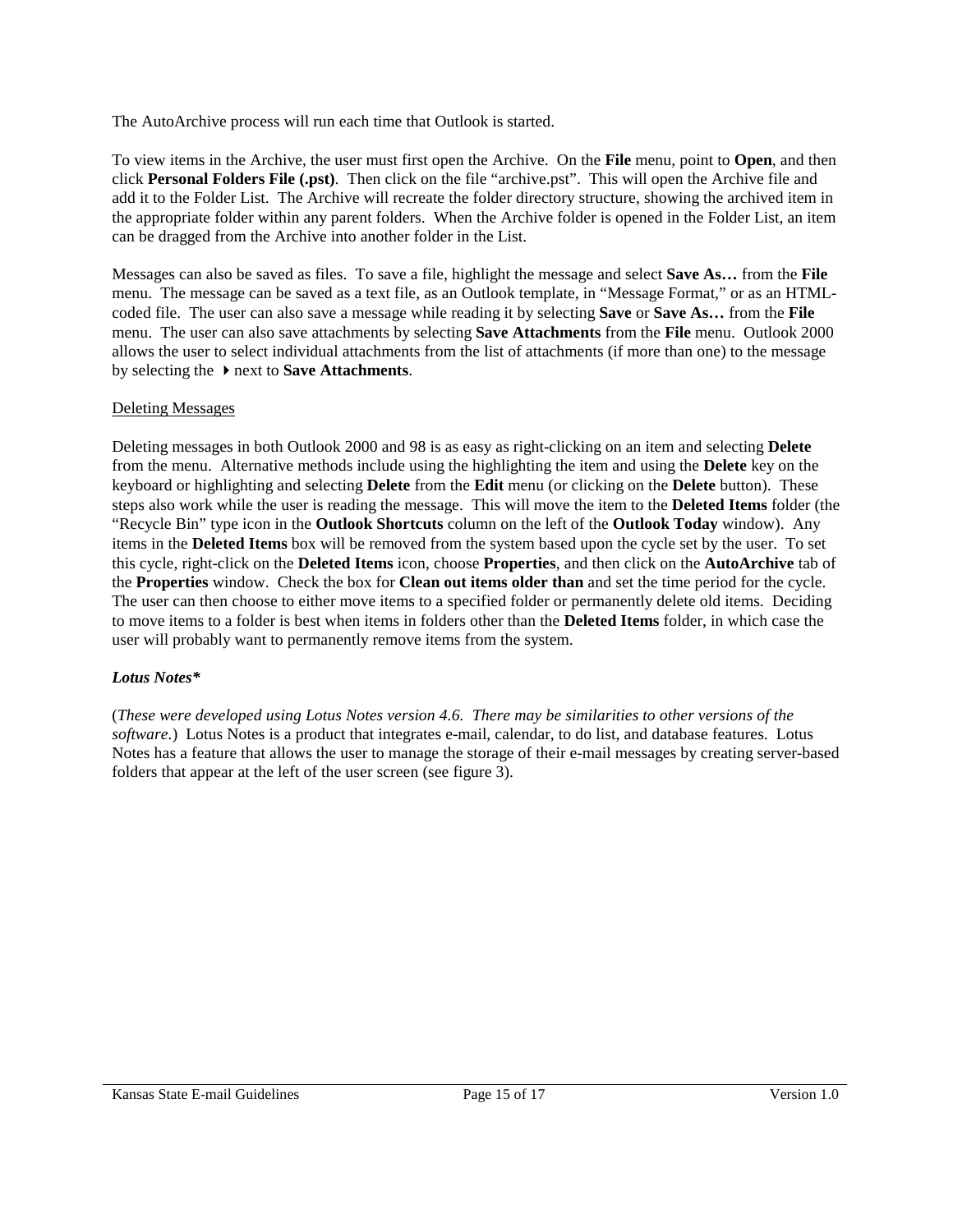| $\bigoplus$ Reply<br>Delete<br>(but Forward<br>Move To Folder<br>Reply With History<br>New Memo<br>Who<br>$\triangle$ Date<br><b>Subject</b><br>a LaDonna<br>11/17/2000<br>Changes in the Resource Reservations db design under R5<br>Stan Jones<br>Scott Leonard<br>03/29/2001<br>2 3/7 Minutes & Draft Guidelines (Too Quick on the "Send" Button)<br>Inbox<br>04/02/2001<br>Susan Gooden<br>Check-out for George Van Hoozer<br>$\angle$ Drafts<br>Worrell, Aaron<br>04/10/2001<br>Captaris RightFax<br>is Sent<br>04/13/2001<br>Re: Temporary email address for Corp.<br>Marilyn Foster<br>All Documents<br>04/25/2001<br>Lise of Room Guidelines<br>Cliff Doel<br>Meetings<br>04/27/2001<br>Stan Jones<br>Error messages in server log for R5T est server<br>$\overline{\mathbf{J}}$ Trash<br>05/02/2001<br>Re: Office 2000 on "fully configured client" R5 Test PC<br>Pat Compton<br>Scott Leonard<br>05/04/2001<br>"Tech Tips" for Lotus<br>Check-In's<br>Peggy Dotzman<br>05/07/2001<br>P Integro Training Confirmation<br>Check-Outs<br>Stan Jones<br>05/07/2001<br>3 days to receive this!!!<br><b>C</b> DISC<br>AVT Is Now Captaris - What Does It Mean for You?<br>stoigo<br>05/08/2001<br>Lotus Notes<br>Problem Ticket # PM0017729 has been closed.<br><b>SCenter</b><br>05/09/2001<br>C Misc<br>Scott Leonard<br>05/09/2001<br>Re: "Tech Tips" for Lotus<br>B R5 Upgrade<br>05/10/2001<br>Vicki Lianitz<br>Re: Meade county<br><b>Bightfax</b><br>05/10/2001<br>GC Services/Revenue/KDOR<br>David Kaspar<br><b>O</b> WAN<br>Kelly Ernst<br>05/10/2001<br>Re: Thanks for you help.<br>Stan Jones<br>05/14/2001<br>Absence of Group Calendar features<br><b>Q</b> Discussion Thr<br>evilliva<br>05/14/2001<br>Lotus Notes IDs<br>& Archiving<br>05/14/2001<br>ssulliva<br>Lotus Notes IDs<br>Agents<br>$\star$<br>Check-in for Michael Allen<br>Susan Gooden<br>05/14/2001<br><b>Design</b><br>Gail Blackburn<br>05/14/2001<br>Re: Calendar<br>Calendar | 第中四<br>$\mathcal{L} = \mathcal{L}$ | $\mathbf{F}_{\mathbf{r}}$ | 合好一个 小女子<br>8 的三 |  |
|---------------------------------------------------------------------------------------------------------------------------------------------------------------------------------------------------------------------------------------------------------------------------------------------------------------------------------------------------------------------------------------------------------------------------------------------------------------------------------------------------------------------------------------------------------------------------------------------------------------------------------------------------------------------------------------------------------------------------------------------------------------------------------------------------------------------------------------------------------------------------------------------------------------------------------------------------------------------------------------------------------------------------------------------------------------------------------------------------------------------------------------------------------------------------------------------------------------------------------------------------------------------------------------------------------------------------------------------------------------------------------------------------------------------------------------------------------------------------------------------------------------------------------------------------------------------------------------------------------------------------------------------------------------------------------------------------------------------------------------------------------------------------------------------------------------------------------------------------------------------------------------------------------------------------------------------------------------------|------------------------------------|---------------------------|------------------|--|
|                                                                                                                                                                                                                                                                                                                                                                                                                                                                                                                                                                                                                                                                                                                                                                                                                                                                                                                                                                                                                                                                                                                                                                                                                                                                                                                                                                                                                                                                                                                                                                                                                                                                                                                                                                                                                                                                                                                                                                     |                                    |                           |                  |  |
|                                                                                                                                                                                                                                                                                                                                                                                                                                                                                                                                                                                                                                                                                                                                                                                                                                                                                                                                                                                                                                                                                                                                                                                                                                                                                                                                                                                                                                                                                                                                                                                                                                                                                                                                                                                                                                                                                                                                                                     |                                    |                           |                  |  |
| ۳                                                                                                                                                                                                                                                                                                                                                                                                                                                                                                                                                                                                                                                                                                                                                                                                                                                                                                                                                                                                                                                                                                                                                                                                                                                                                                                                                                                                                                                                                                                                                                                                                                                                                                                                                                                                                                                                                                                                                                   | ToDo                               |                           |                  |  |

Figure 3 – Screen shot of Lotus Notes User Window showing folder list

### Creating & Sharing Folders

To create a folder, select **Create** and then **Folder** from the main menu. The user can then select whether the folder is to be a personal (access given to only that user folder) or shared folder (access given to other users on the server). Enter the name of the folder as illustrated in figure 4. You then have the option to check the shared button. To use a shared folder the owner must give access to the users they want to share with.

| RV Admin - Inbox - Lotus Notes<br>File Edit View Create Actions Window Help                          |                                                                                                                                                                  | $-5x$<br>$ B$ $\times$         |
|------------------------------------------------------------------------------------------------------|------------------------------------------------------------------------------------------------------------------------------------------------------------------|--------------------------------|
| 34507                                                                                                | 《中王不平台文科中一中国》为第                                                                                                                                                  |                                |
| $\frac{1}{2}$ Delete<br>New Memo<br>N                                                                | Forward<br>Move To Folder<br>$\Rightarrow$ Reply<br>Reply With History                                                                                           |                                |
| $\blacktriangledown$ $\begin{bmatrix} \blacksquare & \blacksquare \end{bmatrix}$ RV Admin            | $\triangle$ Date<br>Who<br>Subject<br>۰                                                                                                                          |                                |
| Inbox<br>$\angle$ Drafts<br>is'l Sent<br>đ<br>All Documents                                          | <b>Create Folder</b><br>$\overline{\mathbf{x}}$<br>test<br>Folder name:<br>$\underline{\mathsf{D}}\mathsf{K}$<br>Select a location for the new folder:<br>Cancel |                                |
| Meetings<br>$J$ Trash<br>Notes IDs<br>Q. Discussion Thre<br>& Archiving<br>Agents<br><b>b</b> Design | Private Folders<br>Options<br>Help                                                                                                                               |                                |
| Calendar<br>ToDo                                                                                     | $\Gamma$ Shared                                                                                                                                                  |                                |
| ×<br>×                                                                                               | ×                                                                                                                                                                | <b>Co</b> LaDonna<br>$\bullet$ |
| <b>马My Computer</b><br><b>B</b> Start                                                                | C.Wy Docu TV Microsoft Wo NY Admin<br>$\Box$ C:\                                                                                                                 | 4890<br>9:24 AM                |

Kansas State E-mail Guidelines Page 16 of 17 Version 1.0